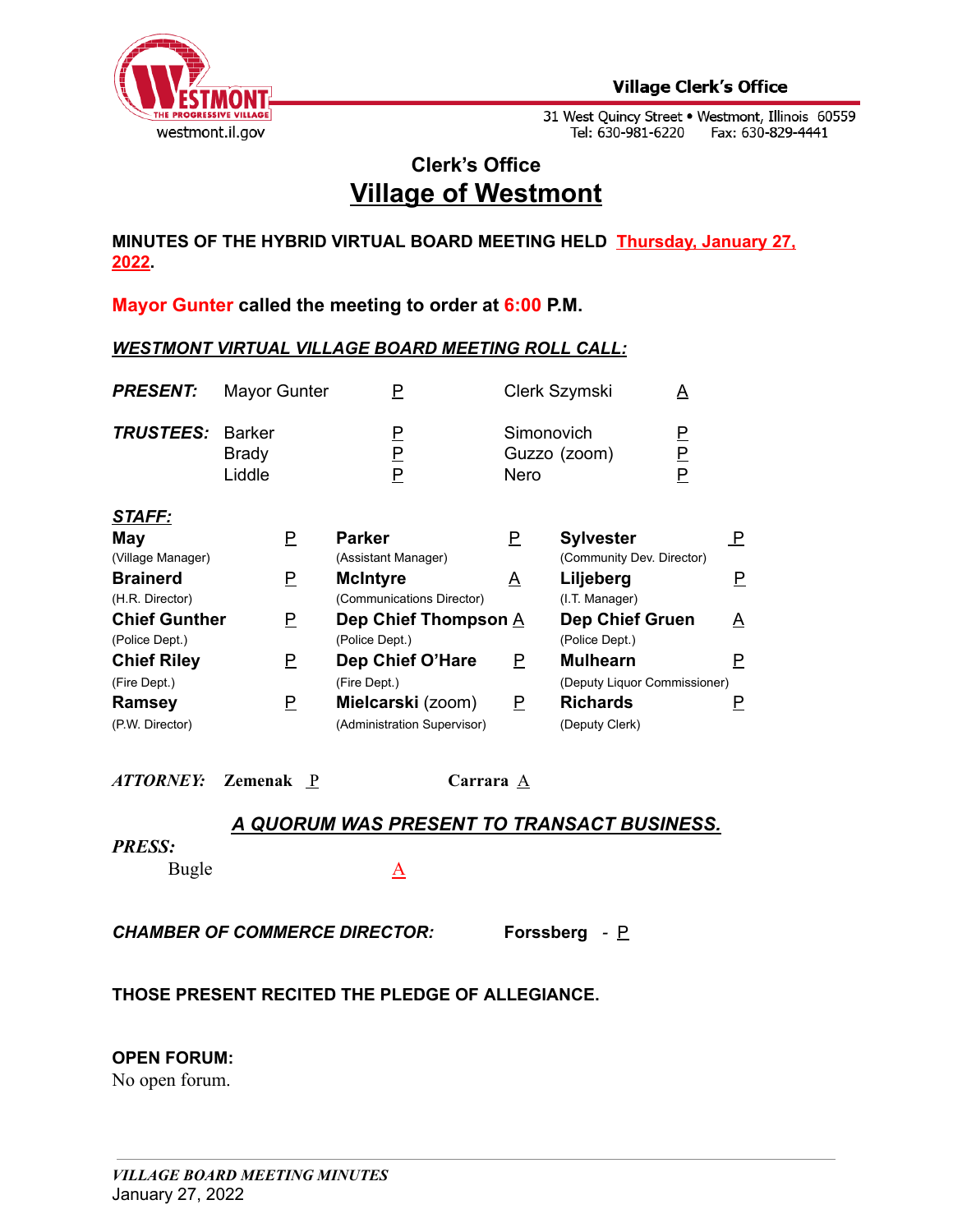

**P**=PRESENT **Y**=YES **R**=RECUSE

**VOTING KEY: A**=ABSENT **AB**=ABSTAIN **N**=NO **W**=Withdrawn

**Note:** *The items listed in these minutes are summaries only and are not meant to be a direct transcript of the Mayor's, Manager's, Clerk's and Trustees' comments. For actual quotes of the referenced items please refer to the Archival video copy of this meeting.*

## **VOTING SUMMARY**

| <b>TRUSTEE BARKER</b>     |  |  |  |  |
|---------------------------|--|--|--|--|
| <b>TRUSTEE BRADY</b>      |  |  |  |  |
| <b>TRUSTEE GUZZO</b>      |  |  |  |  |
| <b>TRUSTEE LIDDLE</b>     |  |  |  |  |
| <b>TRUSTEE NERO</b>       |  |  |  |  |
| <b>TRUSTEE SIMONOVICH</b> |  |  |  |  |

### **REPORTS**

### **Mayor Gunter**

- Asked Fire Chief Riley to give an update on COVID-19.
	- DuPage County has had 192,397 cases along with 1,645 deaths.
	- Westmont has had 4,677 cases and 95 deaths.
	- The positivity rate is continuing to go down over the seven day average.
	- $\circ$  Right now the positivity rate is at 13.5%.
	- The deaths are up over 13% with the rolling average being 43 deaths.
	- The hospitalization rate is down almost 13%.
	- 75% of the total population of DuPage County is fully vaccinated. 83% has at least 1 dose. Only 52% of DuPage County residents are fully vaccinated and have received one booster shot.
	- We are continuing to trend in the right direction. Encouraged everyone to wash their hands, social distance, and wear masks.
- Westmont has once again been contacted by US Olympics Luge Team to work with them and provide a location for their midwest tryouts. The US Luge tryouts in Westmont are being requested for the month of June. They use Cass Avenue at the top of the hill, north of 55th Street for their run. More information will be forthcoming.
- This Saturday, January 29, CUSD 201 and the Westmont Pharmacy are hosting a free vaccination / booster clinic at the Westmont Junior High - 944 Oakwood Dr. Advance signup is recommended, however, walk-ins will be accepted. Visit the Village website to register. If you haven't been vaccinated or need a booster, please take advantage.

## **Deputy Clerk Richards gave the report for Clerk Szyzmki**

● Yesterday, the Village had its first Public Information Committee meeting of 2022. More than a dozen public agencies, village departments and community organizations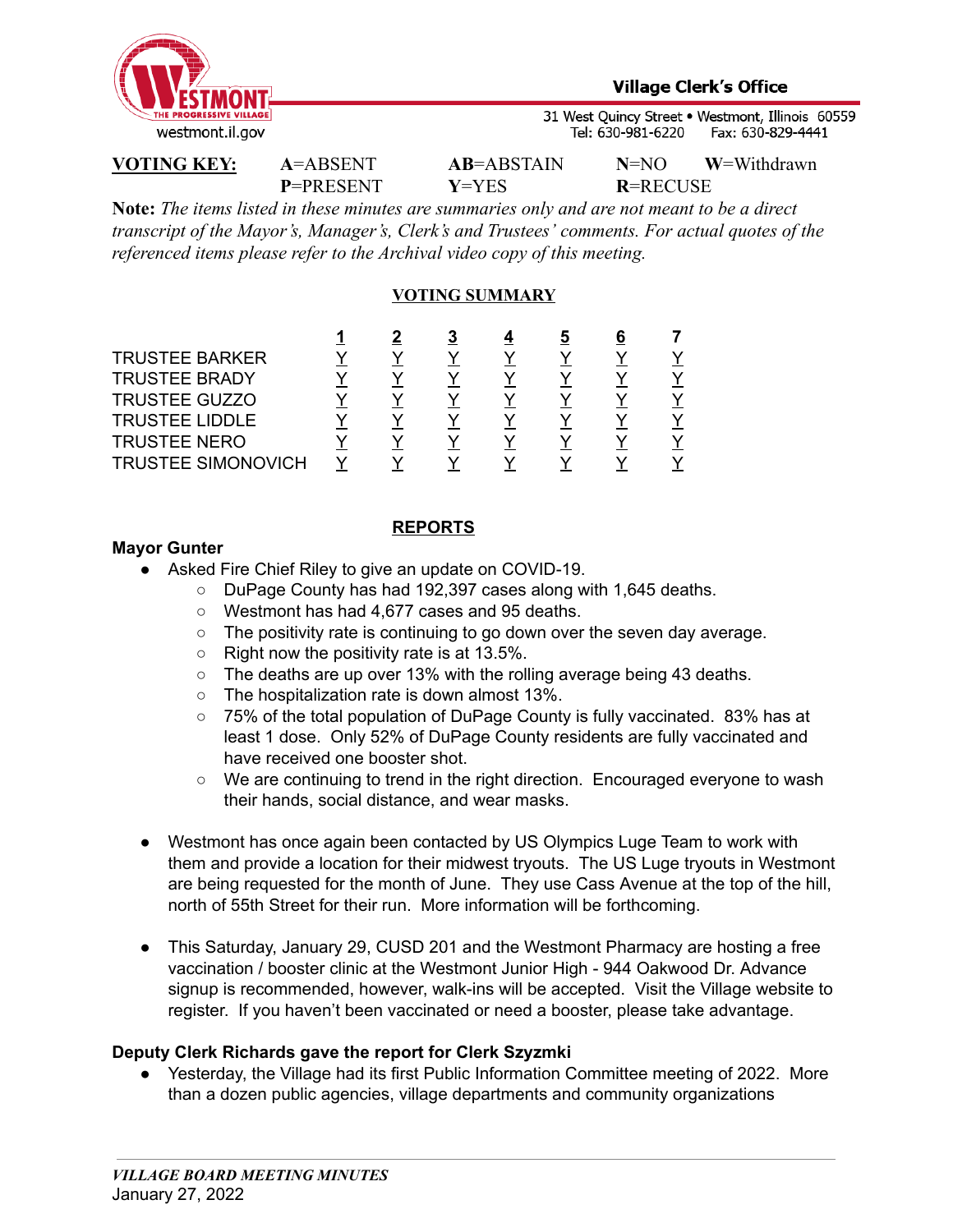

participated to promote their upcoming events and activities. A press release consisting of a comprehensive 2022 calendar of events will be published soon.

● Nomination forms for the Westmont Citizen of the Year program are available in the lobby of Village Hall and at the Westmont Chamber office at Westmont Centre, online forms can be found at westmontchamber.com. The deadline to submit nominations is Friday, March 4, 2022 at noon.

## **Trustee Simonovich**

- **●** Recapped the Police and Public Safety Committee meeting that was held earlier today.
	- **○** Chief Gunther gave us his 2021 annual report.
	- **○** Congratulated the Police Departments Employee of the Year: Detective Tom Kozielski
	- **○** Chiefs recognition was given to Officer Rooney, Officer Arndt and Detective Noonan. Congratulations on all who were recognized and their hard work.
	- Chief gave an update on call and crime statistics.
	- 2022 goals were discussed. One of which includes staffing
	- **○** The Westmont Police Department is hiring. Applications are being accepted now through February 22, 2022 and the test will be held on March 19th. For more information, visit the Village website or [iosolutions.com.](http://iosolutions.com/)
	- $\circ$  We hope to implement body worn cameras by the end of the year and that is ahead of the mandate schedule.
	- The Safety Act Trailer Bill was discussed and some of the changes that were given this January to push back some deadlines.

## **Trustee Johanik-Guzzo**

- **●** Gave a shout out and a thank you to the Public Works Street Department for the great job with snow removal.
- **●** The next Fire Public Safety Committee meeting will be March 10, 2022, 4:30pm at Village Hall.
- The Village website has been updated with current information regarding warming centers in Westmont. You can find this information under Residents, then click on the Severe Weather Safety Link.
- We ask residents to shovel out the fire hydrants if you have one near your property, and you're able to help. Please shovel the snow away from the hydrant to help out our first responders.
- A second prescription dropoff location has been added at Johanik Headquarters, 6015 S. Cass for unwanted prescriptions. You can find information on the Village website.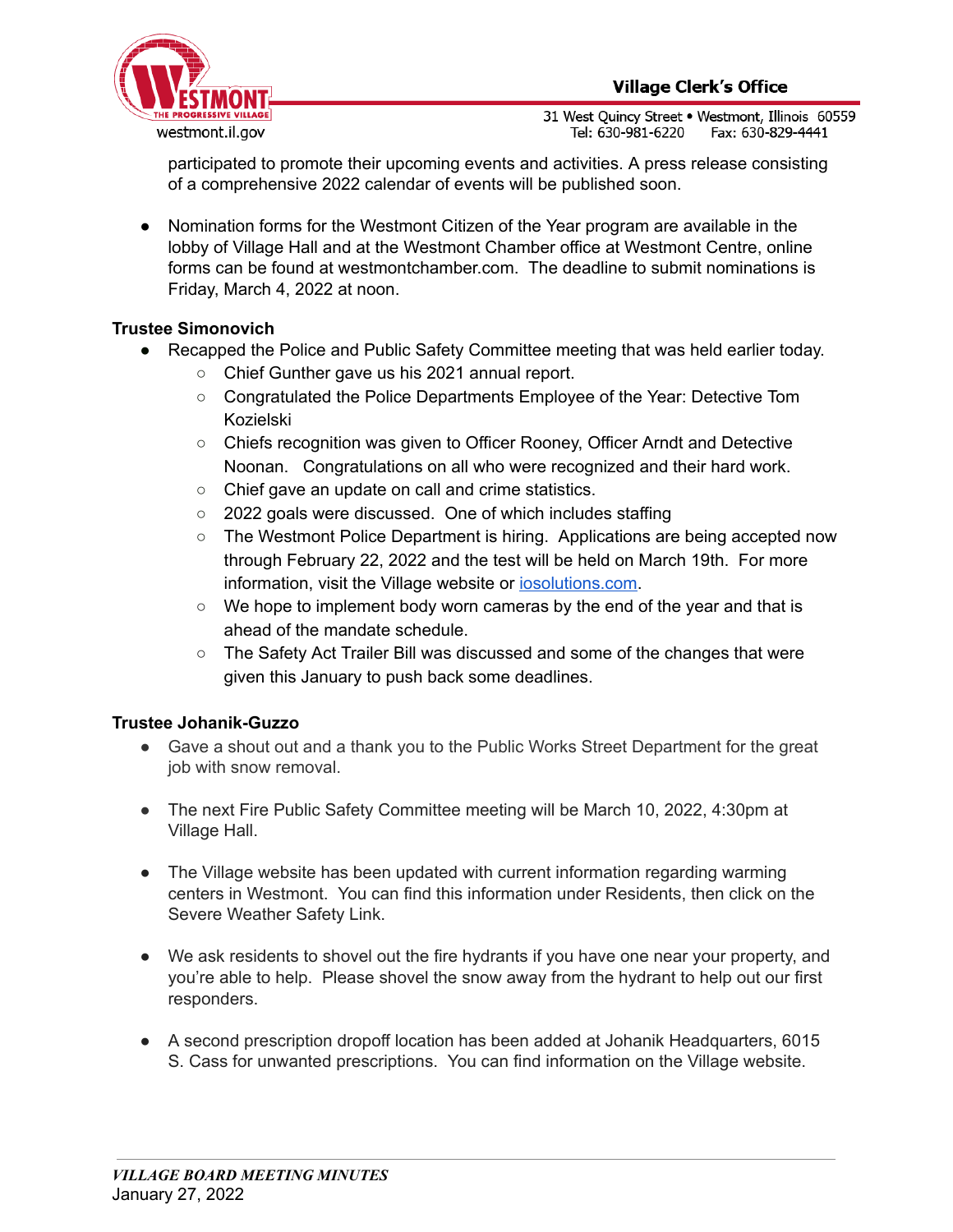

## **Trustee Brady**

- **●** Regarding Community Development, the Planning and Zoning Commission reviewed the following at the January meeting:
	- **○** Several entitlements required for a new tire business at 6490 South Cass;
	- **○** Reviewed a zoning text amendment to improve regulations for cell towers and antennas;
	- **○** Discussed possible improvements to the Village's zoning ordinance regarding solar energy
	- **○** Two of these items were recommended for approval and on tonight's agenda.
- At the February meeting, the PZC is expected to:
	- Review entitlements for a performing arts studio to move into 212 and 212A E. Chicago Ave.
	- Review entitlements for a proposed Park Dist. building at 125 E. Richmond (Veterans Park).
- Thanked Jason Vitell and Joe Hennerfeind for their hard work to make changes to our permitting and zoning procedures for solar energy systems. These changes now satisfy the requirements for Westmont to become a certified SolSmart community, which may happen in March.

## **Trustee Barker**

- The Environmental Improvement Committee will meet here on February 7th in Village Hall.
- Holiday Light recycling will end on Monday, January 31. Drop off locations are in the Library parking lot and the Johanik Fire Station parking lot.
- The *No Mow 'Til Mother's Day Program* went out in a press release and the program was opened up after Board support. We already have dozens of people signed up and we are extremely happy that it will be a popular program this spring.

## **Trustee Liddle**

- **●** The next Administration / Finance Committee meeting will be February 24, 2022, 4:30pm, at Village Hall.
- We are accepting applications through the Village website for Summer Seasonal Maintenance Workers in the Public Works Department.
- The Westmont Neighbors magazine has gone out of business. We are working on putting out an electronic newsletter for February and then we will return to a printed newsletter in March.
- The Peace, Hope, and Love Community Mural Project will be starting. Westmont Special Events and the Community Creative Arts Network have created the Peace, Hope, and Love project. There are three components and businesses can sign up to have a mural with the Peace, Hope, and Love theme on their windows. The community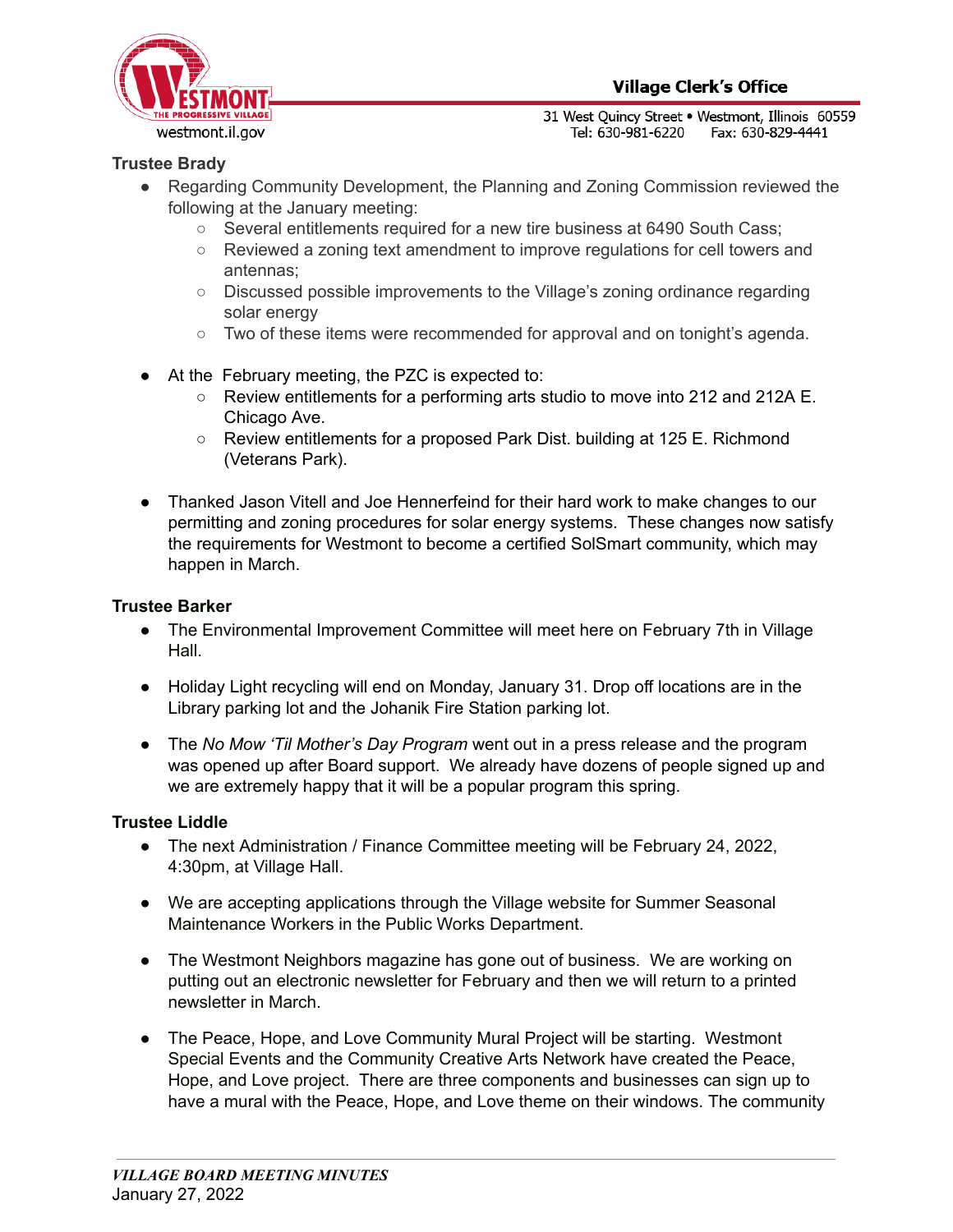

is invited to visit these murals and take selfies. People can take part in the Peace, Hope, and Love essay contest. Sign up at westmontevents.com.

### **Trustee Nero**

- The next Public Works Committee meeting will be on March 24th, 2022 at 4:30pm at Village Hall.
- Thanks to our Public Works team for the snow removal. They always do a great job and we appreciate it.
- **●** Reminded everyone that if we have an accumulation of 2 or more inches, there is no parking on village streets for a period of 8 hours after the snow has stopped falling.
- **●** Gave an update to the upgrades to the Metra Train Station. Metra has announced that they will be remodeling the train depot in Westmont starting in Fall of 2022 / Spring of 2023. These improvements will include new ADA bathrooms, new lighting, and a new heated platform. Construction is expected to be completed in 2023.

#### **ITEMS TO BE REMOVED FROM CONSENT AGENDA:**

No items to be removed from the consent agenda.

#### **CONSENT AGENDA [Omnibus Vote]:**

**Village Manager May** addressed the Board on this agenda item.

Motion by **Trustee Liddle** to approve the consent agenda.

#### **(A) BOARD MEETING MINUTES**

Board Meeting Minutes Board to consider approving the minutes of the Village Board meeting held January 13, 2022.

#### Executive Session Minutes

Board to consider a motion to accept, approve and release the following Executive Session minutes with the exceptions as noted:

Meeting Date **Exception: Paragraph** # April 26, 2018 June 21, 2018 September 9, 2021 September 23, 2021 Except 5, 6, 7

**(B) FINANCE ORDINANCE #19: Dated January 27, 2022** in the amount of **\$ 1,434,794.92**

#### **(C) PURCHASE ORDERS**

| 22201928 | Axon Enterprises |  | 119,075.86 |
|----------|------------------|--|------------|
|----------|------------------|--|------------|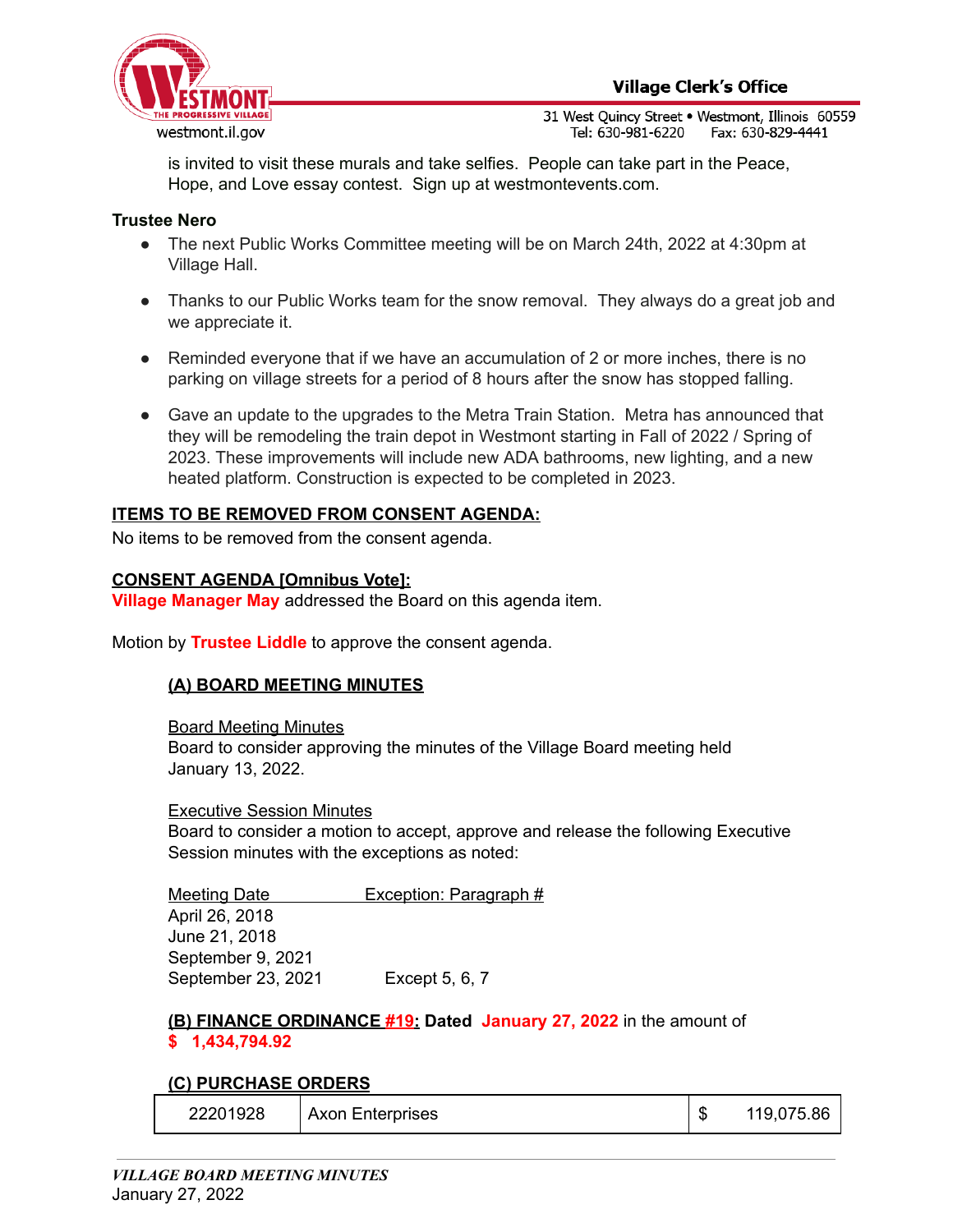

#### **Village Clerk's Office**

31 West Quincy Street . Westmont, Illinois 60559 Tel: 630-981-6220 Fax: 630-829-4441

### **D TOTAL OF PURCHASE ORDERS & FINANCE ORDINANCE: \$ 1,553,870.78**

Seconded by **Trustee Nero** and the motion passed.

**VOTE ON MOTION #1** Ayes: Barker, Brady, Guzzo, Liddle, Nero, Simonovich Nays: None Absent: None

#### **UNFINISHED BUSINESS**

There is no unfinished business.

#### **NEW BUSINESS**

#### **(2) BELLE TIRE - 6490 SOUTH CASS**

**Community Development Director Sylvester and Matthew Schumacher** addressed the Board on this item.

Trustee Comments:

There was concern over the size of the flag (20x30) and if it will be distracting to traffic. Attorney Zemenak stated that because this is non-commercial speech, we can not regulate the content or the size of the flag. We can only control the size of the structure, in this case the flagpole.

Motion by **Trustee Liddle** to consider an ordinance approving requests from Barnes Development Company, LLC, regarding the property located at 6490 South Cass Avenue, for the following:

- Special Use Permit to operate a battery and tires sales and service establishment in the B-2 General Business District.
- Variance to allow a parking lot to encroach into the side yard adjoining 65th Street.
- Variance to allow a 60 foot flagpole to exceed the maximum height of buildings and structures in the B-2 District.
- Preliminary and Final Plat of Dedication.
- Site and Landscaping Plan.
- Commercial masonry waiver.

Seconded by **Trustee Brady** and the motion passed.

#### **VOTE ON MOTION #2**

Ayes: Barker, Brady, Guzzo, Liddle, Nero, Simonovich Nays: None Absent: None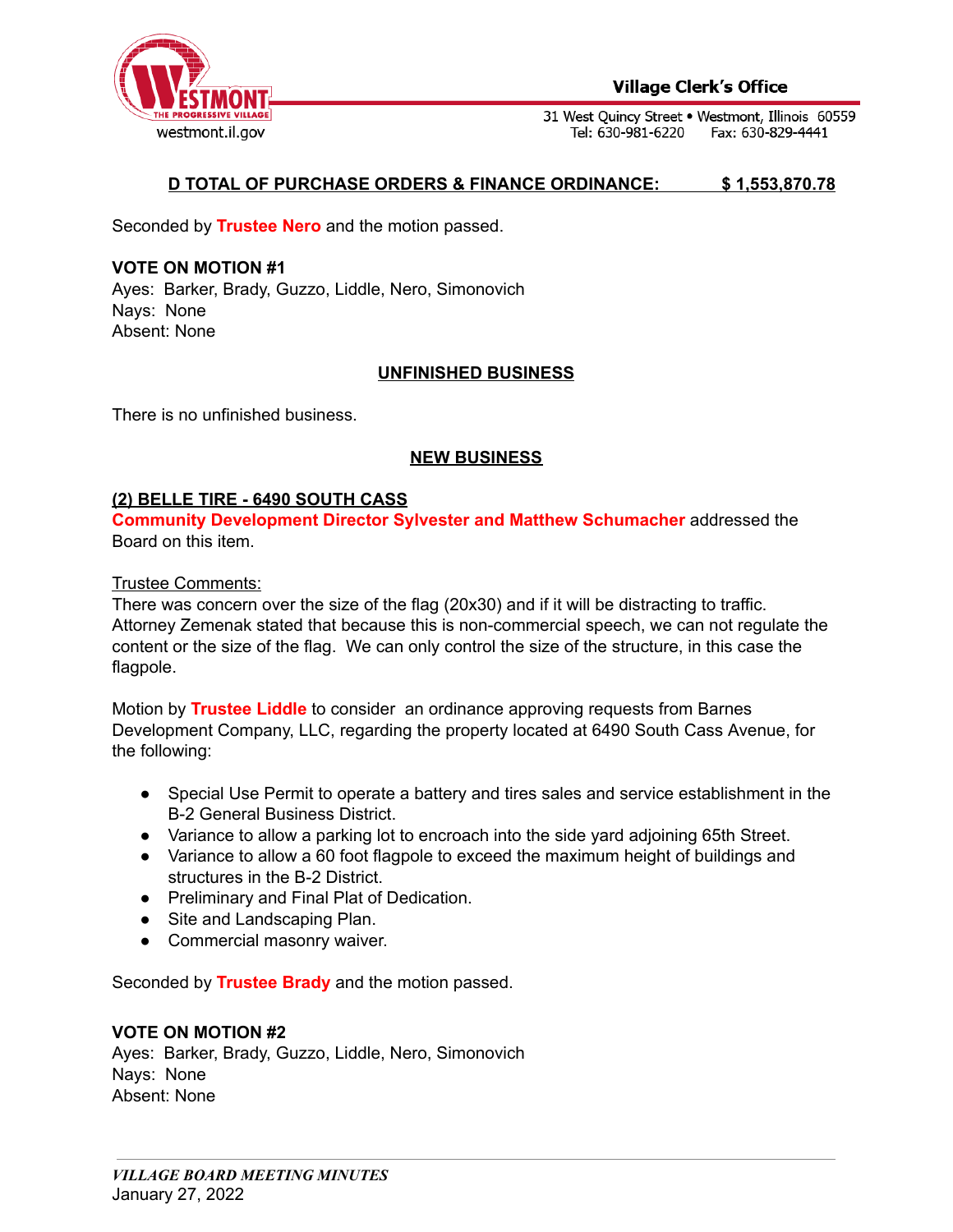

## **Village Clerk's Office**

31 West Quincy Street . Westmont, Illinois 60559 Tel: 630-981-6220 Fax: 630-829-4441

## **(3) VIDEO GAMING TERMINAL FEE INCREASING**

**Deputy Clerk Richards** addressed the Board on this item.

Motion by **Trustee Nero** to consider approving an increase to the video gaming terminal fee to \$250 / machine.

Seconded by **Trustee Liddle** and the motion passed.

#### **VOTE ON MOTION #3**

Ayes: Barker, Brady, Guzzo, Liddle, Nero, Simonovich Nays: None Absent: None

**(4) WIRELESS COMMUNICATION TOWER AND ANTENNA TEXT AMENDMENTS**

**Community Development Sylvester** addressed the Board on this item.

Motion by **Trustee Nero** to consider an ordinance approving Zoning Ordinance text amendments to create and clarify regulations for Cellular Towers and Antennas.

Seconded by **Trustee Brady** and the motion passed.

#### **VOTE ON MOTION #4**

Ayes: Barker, Brady, Guzzo, Liddle, Nero, Simonovich Nays: None Absent: None

#### **(5) SOFTWARE AGREEMENT WITH FRONTLINE**

**Police Chief Gunther** addressed the Board on this item.

Motion by **Trustee Simonovich** to consider an ordinance approving a Software Agreement between the Village of Westmont and Frontline Public Safety Solutions, LLC.

Seconded by **Trustee Liddle** and the motion passed.

**VOTE ON MOTION #5** Ayes: Barker, Brady, Guzzo, Liddle, Nero, Simonovich Nays: None Absent: None

**(6) EMPOWER HEALTH - BIOMETRIC SCREENING AGREEMENT**

**Human Resources Director Brainerd** addressed the Board on this item.

Motion by **Trustee Liddle** to consider an ordinance approving a Biometric Screening Agreement